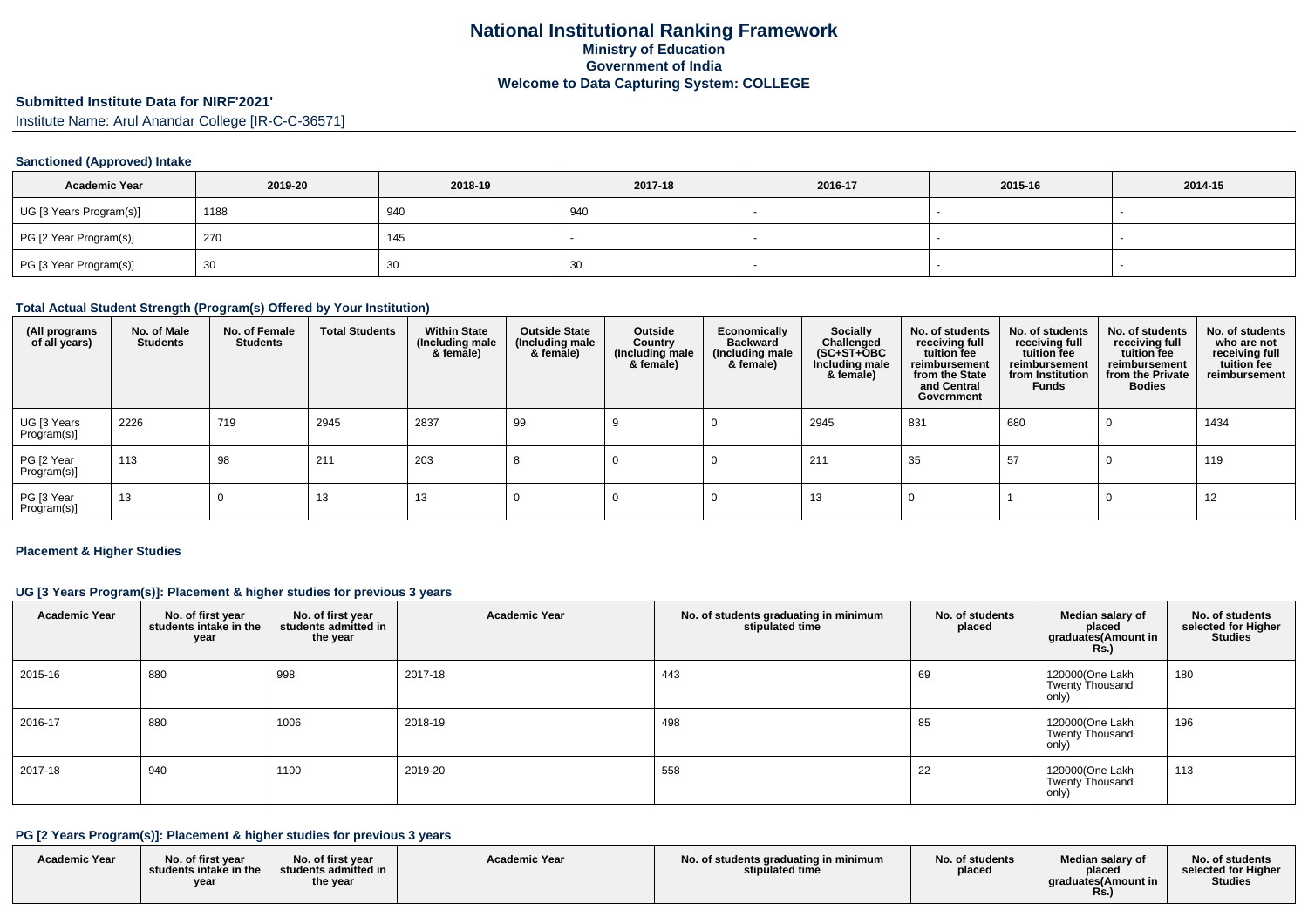| 2016-17 | 120 | 63  | 2017-18 | 40  |    | 120000(One Lakh<br>Twenty Thousand<br>only) | - 9 |
|---------|-----|-----|---------|-----|----|---------------------------------------------|-----|
| 2017-18 | 145 | 117 | 2018-19 | 40  |    | 120000(One Lakh<br>Twenty Thousand<br>only) | ∼   |
| 2018-19 | 145 | 108 | 2019-20 | -81 | 10 | 120000(One Lakh<br>Twenty Thousand<br>only) | 17  |

## **PG [3 Years Program(s)]: Placement & higher studies for previous 3 years**

| <b>Academic Year</b> | No. of first year<br>students intake in the<br>year | No. of first year<br>students admitted in<br>the year | <b>Academic Year</b> | No. of students graduating in minimum<br>stipulated time | No. of students<br>placed | Median salary of<br>placed<br>graduates(Amount in<br><b>Rs.)</b> | No. of students<br>selected for Higher<br><b>Studies</b> |
|----------------------|-----------------------------------------------------|-------------------------------------------------------|----------------------|----------------------------------------------------------|---------------------------|------------------------------------------------------------------|----------------------------------------------------------|
| 2015-16              | 30                                                  | 17                                                    | 2017-18              | 12                                                       |                           | 168000(One Lakh<br>Sixty Eight Thousand<br>only)                 | <b>U</b>                                                 |
| 2016-17              | 30                                                  | 15                                                    | 2018-19              | 13                                                       |                           | 124000(One Lakh<br>Twenty four Thousand<br>only)                 | -0                                                       |
| 2017-18              | 30                                                  |                                                       | 2019-20              |                                                          |                           | O(Zero)                                                          |                                                          |

### **Financial Resources: Utilised Amount for the Capital expenditure for previous 3 years**

| Academic Year                                                                                   | 2019-20                                                                  | 2018-19                                                                                              | 2017-18                                                                         |
|-------------------------------------------------------------------------------------------------|--------------------------------------------------------------------------|------------------------------------------------------------------------------------------------------|---------------------------------------------------------------------------------|
|                                                                                                 | <b>Utilised Amount</b>                                                   | <b>Utilised Amount</b>                                                                               | <b>Utilised Amount</b>                                                          |
|                                                                                                 |                                                                          | Annual Capital Expenditure on Academic Activities and Resources (excluding expenditure on buildings) |                                                                                 |
| Library                                                                                         | 547944 (Five Lakshs Forty Seven Thousand Nine Hundred and<br>Forty Four) | 466292 (Four Lakshs Sixty Six Thousand Two Hundred and<br>Ninety Two)                                | 320437 (Three Lakhs Twenty Thousand Four Hundred and<br>Thirty Seven)           |
| New Equipment for Laboratories                                                                  | 2834001 (Twenty Eight Lakhs Thirty Four Thousand and One)                | 147709 (One Lakh Forty Seven Thousand Seven Hundred and<br>Nine)                                     | 478512 (Four Lakhs Seventy Eight Thousand and Five<br>Hundred and Twelve)       |
| Other expenditure on creation of Capital Assets (excluding<br>expenditure on Land and Building) | 2602560 (Twenty Six Lakhs Two Thousand Five Hundred and<br>Sixty)        | 3794820 (Thirty Seven Lakhs Ninety Four Thousand Eight<br>Hundred and Twenty)                        | 2949845 (Twenty Nine Lakhs Forty Nine Thousand Eight<br>Hundred and Forty Five) |

## **Financial Resources: Utilised Amount for the Operational expenditure for previous 3 years**

| <b>Academic Year</b>                                                                                                              | 2019-20                                                   | 2018-19                                               | 2017-18                                             |  |  |  |  |  |  |  |
|-----------------------------------------------------------------------------------------------------------------------------------|-----------------------------------------------------------|-------------------------------------------------------|-----------------------------------------------------|--|--|--|--|--|--|--|
|                                                                                                                                   | <b>Utilised Amount</b>                                    | <b>Utilised Amount</b>                                | <b>Utilised Amount</b>                              |  |  |  |  |  |  |  |
| <b>Annual Operational Expenditure</b>                                                                                             |                                                           |                                                       |                                                     |  |  |  |  |  |  |  |
| Salaries (Teaching and Non Teaching staff)                                                                                        | 116121119 (Eleven Crores Sixty One Lakhs Twenty One       | 107394141 (Ten Crores Seventy Three Lakhs Ninety Four | 94523455 (Nine Crores Forty Five Lakhs Twenty Three |  |  |  |  |  |  |  |
|                                                                                                                                   | Thousand One Hundred and Nineteen)                        | Thousand One Hundred and Forty One)                   | Thousand Four Hundred and Fifty Five )              |  |  |  |  |  |  |  |
| Maintenance of Academic Infrastructure or consumables and                                                                         | 13818725 (One Crore Thirty Eight Lakshs Eighteen Thousand | 9917771 (Ninety Nine Lakhs Seventeen Thousand Seven   | 10605318 (One Crore Six Lakhs Five Thousand Three   |  |  |  |  |  |  |  |
| other running expenditures(excluding maintenance of hostels<br>and allied services, rent of the building, depreciation cost, etc) | Seven Hundred and Twenty Five )                           | Hundred and Seventy One)                              | Hundred and Eighteen)                               |  |  |  |  |  |  |  |
| Seminars/Conferences/Workshops                                                                                                    | 885690 (Eight Lakhs Eighty Five Thousand Six Hundred and  | 957760 (Nine Lakhs Fifty Seven Thousand Seven Hundred | 1177482 (Eleven Lakhs Seventy Seven Thousand Four   |  |  |  |  |  |  |  |
|                                                                                                                                   | Ninety)                                                   | and Sixty)                                            | Hundred and Eighty Two)                             |  |  |  |  |  |  |  |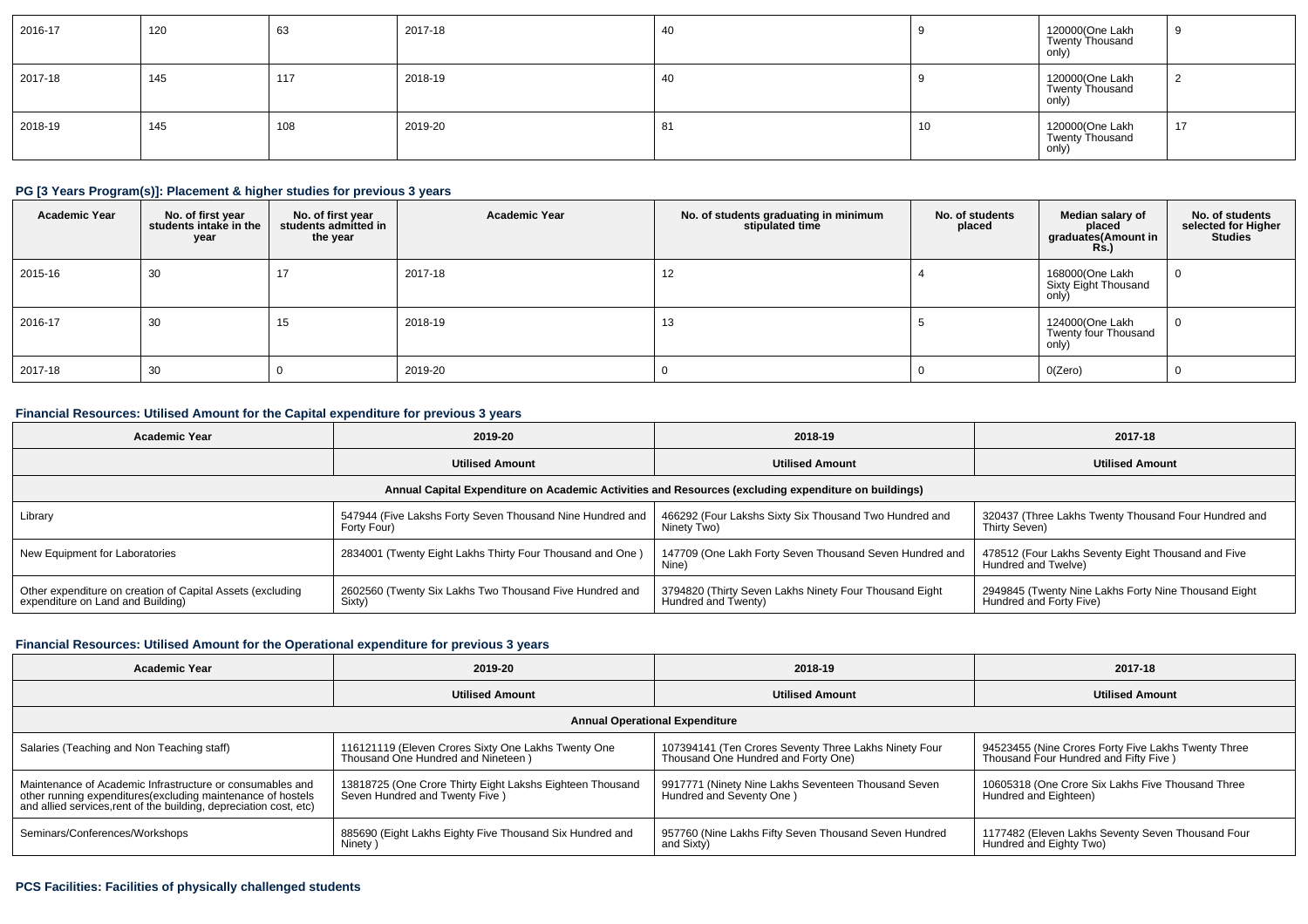| 1. Do your institution buildings have Lifts/Ramps?                                                                                                        | Yes, more than 80% of the buildings |
|-----------------------------------------------------------------------------------------------------------------------------------------------------------|-------------------------------------|
| 2. Do your institution have provision for walking aids, includingwheelchairs and transportation from one building to another for<br>handicapped students? | Yes                                 |
| 3. Do your institution buildings have specially designed toilets for handicapped students?                                                                | Yes, more than 80% of the buildings |

# **Faculty Details**

| Srno           | Name                              | Age | <b>Designation</b>                                  | Gender | Qualification | <b>Experience (In</b><br>Months) | <b>Is Associated</b><br><b>Last Year</b> | Currently<br>working with<br>institution? | <b>Joining Date</b> | <b>Leaving Date</b>      | <b>Association type</b> |
|----------------|-----------------------------------|-----|-----------------------------------------------------|--------|---------------|----------------------------------|------------------------------------------|-------------------------------------------|---------------------|--------------------------|-------------------------|
| $\mathbf{1}$   | Mr Stalin P                       | 34  | Assistant<br>Professor                              | Male   | <b>SET</b>    | 13                               | Yes                                      | Yes                                       | 17-06-2019          | Ξ.                       | Regular                 |
| $\overline{2}$ | Mr<br>Sankaranarayana<br>n K      | 26  | Assistant<br>Professor                              | Male   | <b>SET</b>    | 13                               | Yes                                      | Yes                                       | 17-06-2019          | Ξ.                       | Regular                 |
| 3              | Dr Amalraj M                      | 34  | Assistant<br>Professor                              | Male   | <b>NET</b>    | 13                               | Yes                                      | Yes                                       | 17-06-2019          | Ξ.                       | Regular                 |
| $\overline{4}$ | Dr Adaikalaraj G                  | 32  | Assistant<br>Professor                              | Male   | Ph.D          | 13                               | Yes                                      | Yes                                       | 17-06-2019          | Ξ.                       | Regular                 |
| 5              | Dr CSA Raj                        | 38  | Assistant<br>Professor                              | Male   | Ph.D          | 25                               | Yes                                      | Yes                                       | 18-06-2018          | ÷.                       | Regular                 |
| 6              | Fr Jeyaseelan S                   | 40  | Assistant<br>Professor                              | Male   | <b>NET</b>    | 25                               | Yes                                      | Yes                                       | 18-06-2018          | ÷,                       | Regular                 |
| $\overline{7}$ | Dr Xavier<br>Adaikalaraj J        | 56  | Associate<br>Professor                              | Male   | Ph.D          | 233                              | Yes                                      | Yes                                       | 02-02-2001          | ÷,                       | Regular                 |
| 8              | Mr Sebastian S                    | 35  | Assistant<br>Professor                              | Male   | M. Phil       | 121                              | Yes                                      | Yes                                       | 18-06-2010          | ÷,                       | Regular                 |
| 9              | Dr Savitha Devi N                 | 39  | Assistant<br>Professor                              | Female | Ph.D          | 55                               | Yes                                      | Yes                                       | 04-12-2015          | Ξ.                       | Regular                 |
| 10             | Dr Malar Kannan<br>S <sub>P</sub> | 49  | Assistant<br>Professor                              | Male   | <b>NET</b>    | 55                               | Yes                                      | Yes                                       | 04-12-2015          | $\overline{\phantom{a}}$ | Regular                 |
| 11             | Ms Ramya K                        | 35  | Assistant<br>Professor                              | Female | <b>SLET</b>   | 85                               | Yes                                      | Yes                                       | 20-06-2013          | Ξ.                       | Regular                 |
| 12             | Mr Arun Prasad S                  | 39  | Assistant<br>Professor                              | Male   | <b>NET</b>    | 126                              | Yes                                      | Yes                                       | 07-01-2010          | Ξ.                       | Regular                 |
| 13             | Mr Justin Kennedy<br>R            | 42  | Assistant<br>Professor                              | Male   | M. Phil       | 145                              | Yes                                      | Yes                                       | 16-06-2008          | Ξ.                       | Regular                 |
| 14             | Dr Basil Xavier S                 | 50  | Dean / Principal /<br>Director / Vice<br>Chancellor | Male   | Ph.D          | 249                              | Yes                                      | No                                        | 28-10-1999          | 28-06-2020               | Regular                 |
| 15             | Dr Mary Lowrencia<br>C            | 54  | Assistant<br>Professor                              | Female | Ph.D          | 55                               | Yes                                      | Yes                                       | 04-12-2015          | ÷,                       | Regular                 |
| 16             | Dr Antony Singh<br>Dhas D         | 42  | Assistant<br>Professor                              | Male   | Ph.D          | 153                              | Yes                                      | Yes                                       | 22-10-2007          | ÷,                       | Regular                 |
| 17             | Dr George Joseph<br>м             | 55  | Associate<br>Professor                              | Male   | Ph.D          | 349                              | Yes                                      | Yes                                       | 25-06-1991          | Ξ.                       | Regular                 |
| 18             | Dr Gilbert Rani M                 | 37  | Assistant<br>Professor                              | Female | Ph.D          | 73                               | Yes                                      | Yes                                       | 18-06-2014          | ÷.                       | Regular                 |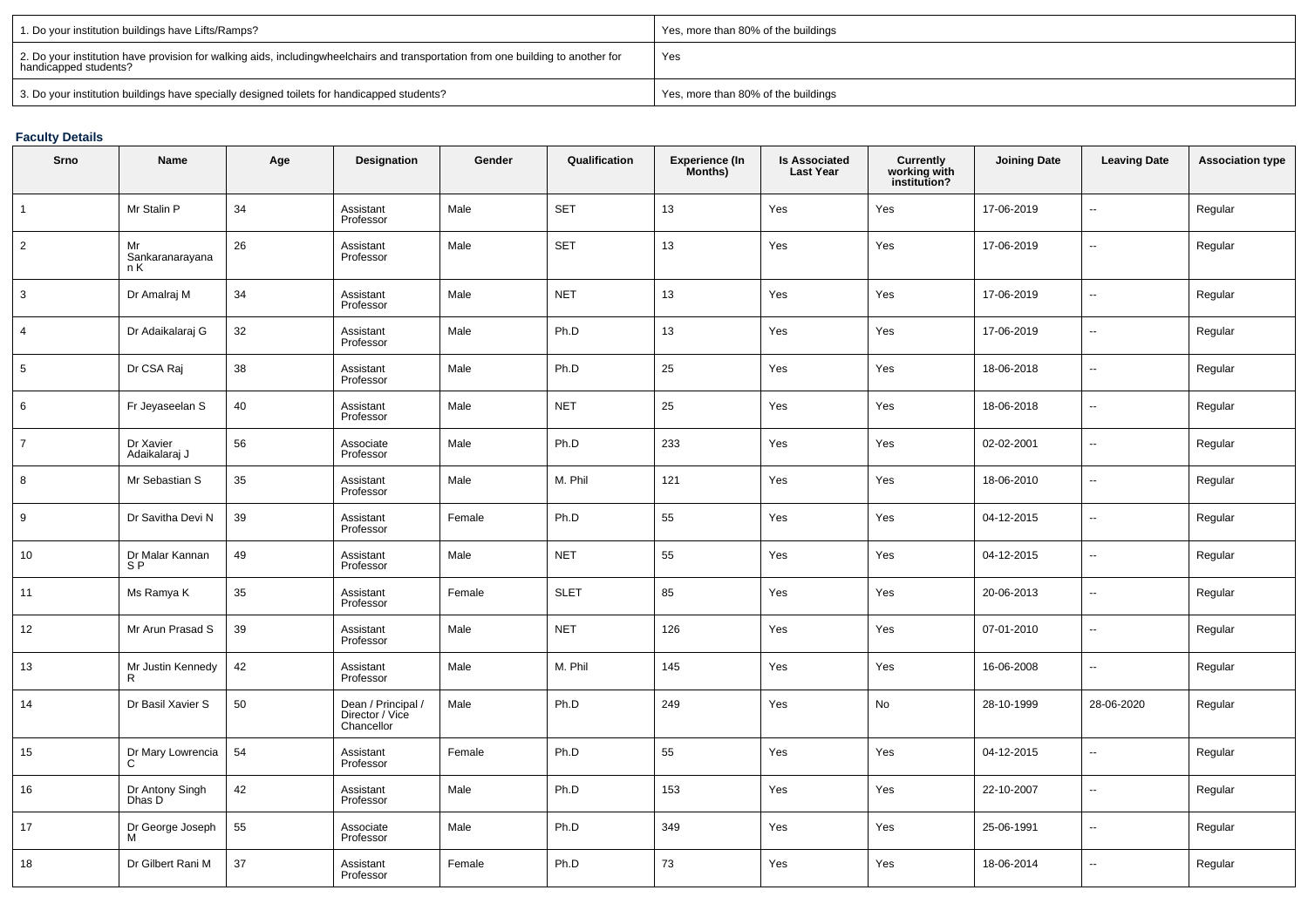| 19 | Dr Martin S                 | 51 | Assistant<br>Professor | Male   | Ph.D        | 73  | Yes | Yes | 18-06-2014 | --     | Regular |
|----|-----------------------------|----|------------------------|--------|-------------|-----|-----|-----|------------|--------|---------|
| 20 | Mr James A                  | 39 | Assistant<br>Professor | Male   | <b>NET</b>  | 61  | Yes | Yes | 18-06-2015 | --     | Regular |
| 21 | Dr Sundararaj A             | 59 | Associate<br>Professor | Male   | Ph.D        | 396 | Yes | Yes | 02-07-1987 | --     | Regular |
| 22 | Dr Raja A                   | 36 | Assistant<br>Professor | Male   | Ph.D        | 97  | Yes | Yes | 18-06-2012 | $\sim$ | Regular |
| 23 | Ms Rajeswari S              | 52 | Assistant<br>Professor | Female | M. Phil     | 169 | Yes | Yes | 14-06-2006 | --     | Regular |
| 24 | Dr Mege V S                 | 49 | Assistant<br>Professor | Female | Ph.D        | 73  | Yes | Yes | 25-06-2014 | $\sim$ | Regular |
| 25 | Mr Albert<br>Irudayaraj J   | 33 | Assistant<br>Professor | Male   | M. Phil     | 49  | Yes | Yes | 16-06-2016 | --     | Regular |
| 26 | Ms Semalatha T              | 35 | Assistant<br>Professor | Female | M. Phil     | 97  | Yes | Yes | 18-06-2012 | $\sim$ | Regular |
| 27 | Ms Revathy P                | 35 | Assistant<br>Professor | Female | <b>NET</b>  | 97  | Yes | Yes | 20-06-2012 | --     | Regular |
| 28 | Dr Gurusamy G               | 37 | Assistant<br>Professor | Male   | Ph.D        | 55  | Yes | Yes | 04-12-2015 | $\sim$ | Regular |
| 29 | Dr Nallathambi P            | 35 | Assistant<br>Professor | Male   | Ph.D        | 49  | Yes | Yes | 16-06-2016 | --     | Regular |
| 30 | Mr Micheal Venish           | 35 | Assistant<br>Professor | Male   | <b>NET</b>  | 61  | Yes | Yes | 18-06-2015 | --     | Regular |
| 31 | Dr Elphinston<br>Kishore    | 46 | Assistant<br>Professor | Male   | Ph.D        | 49  | Yes | Yes | 16-06-2016 | --     | Regular |
| 32 | Dr Sajan Joseph<br>м        | 40 | Assistant<br>Professor | Male   | Ph.D        | 157 | Yes | Yes | 13-06-2007 | --     | Regular |
| 33 | Dr Joseph Wilson<br>K S     | 55 | Associate<br>Professor | Male   | Ph.D        | 345 | Yes | Yes | 21-10-1991 | --     | Regular |
| 34 | Ms Buvaneswari V            | 38 | Assistant<br>Professor | Female | <b>SLET</b> | 49  | Yes | Yes | 16-06-2016 | --     | Regular |
| 35 | Dr Arul Prasad S            | 49 | Associate<br>Professor | Male   | Ph.D        | 244 | Yes | Yes | 23-03-2000 | --     | Regular |
| 36 | Ms Pandeeswari<br>м         | 38 | Assistant<br>Professor | Female | <b>NET</b>  | 55  | Yes | Yes | 04-12-2015 | --     | Regular |
| 37 | Mr Karunanidhi M            | 40 | Assistant<br>Professor | Male   | <b>NET</b>  | 73  | Yes | Yes | 18-06-2014 | --     | Regular |
| 38 | Mr Nallakurumban<br>м       | 32 | Assistant<br>Professor | Male   | <b>NET</b>  | 73  | Yes | Yes | 18-06-2014 | $\sim$ | Regular |
| 39 | Ms Virgin Arockia<br>Mary   | 36 | Assistant<br>Professor | Female | M. Phil     | 131 | Yes | Yes | 12-08-2009 | $\sim$ | Regular |
| 40 | Dr<br>Veeraparameswari<br>Ν | 36 | Assistant<br>Professor | Female | Ph.D        | 97  | Yes | Yes | 18-06-2012 | $\sim$ | Regular |
| 41 | Ms Juliet Shanthi I         | 45 | Assistant<br>Professor | Female | M. Phil     | 169 | Yes | Yes | 14-06-2006 | н.     | Regular |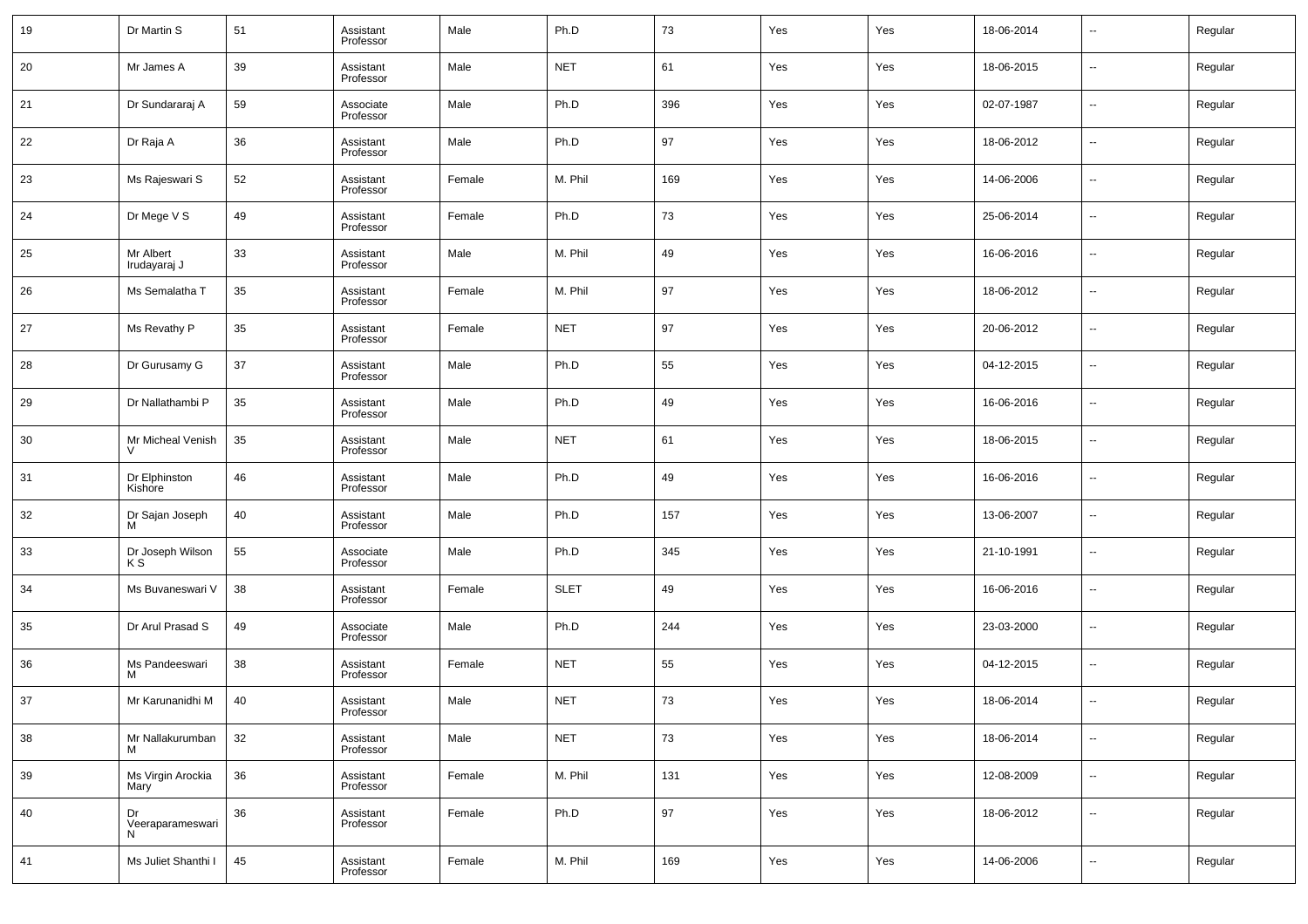| 42 | Dr Anbarasu M            | 50 | Assistant<br>Professor | Male   | Ph.D        | 155 | Yes | Yes | 18-09-2007 | $\overline{\phantom{a}}$ | Regular |
|----|--------------------------|----|------------------------|--------|-------------|-----|-----|-----|------------|--------------------------|---------|
| 43 | Dr Martin J              | 44 | Assistant<br>Professor | Male   | Ph.D        | 55  | Yes | Yes | 04-12-2015 | $\overline{\phantom{a}}$ | Regular |
| 44 | Dr Nirmal<br>Rajkumar V  | 38 | Assistant<br>Professor | Male   | Ph.D        | 55  | Yes | Yes | 04-12-2015 | $\overline{\phantom{a}}$ | Regular |
| 45 | Dr Irudayaraj A          | 45 | Assistant<br>Professor | Male   | Ph.D        | 55  | Yes | Yes | 04-12-2015 | $\overline{\phantom{a}}$ | Regular |
| 46 | Dr Ramkumar G            | 38 | Assistant<br>Professor | Male   | Ph.D        | 73  | Yes | Yes | 18-06-2014 | $\overline{\phantom{a}}$ | Regular |
| 47 | Mr Anthony Raj P         | 36 | Assistant<br>Professor | Male   | <b>NET</b>  | 61  | Yes | Yes | 18-06-2015 | $\sim$                   | Regular |
| 48 | Dr Vanitha J             | 39 | Other                  | Female | Ph.D        | 61  | Yes | Yes | 18-06-2015 | ٠.                       | Regular |
| 49 | Dr Muthukumar A          | 40 | Assistant<br>Professor | Male   | Ph.D        | 121 | Yes | Yes | 15-06-2010 | $\sim$                   | Regular |
| 50 | Mr Manoj<br>Prabakaran T | 32 | Assistant<br>Professor | Male   | M. Phil     | 92  | Yes | Yes | 19-11-2012 | $\sim$                   | Regular |
| 51 | Mr Keba<br>Immanuel      | 34 | Assistant<br>Professor | Male   | M. Phil     | 85  | Yes | Yes | 24-06-2013 | $\sim$                   | Regular |
| 52 | Dr Jesurajan S           | 56 | Associate<br>Professor | Male   | Ph.D        | 249 | Yes | Yes | 28-10-1999 | $\sim$                   | Regular |
| 53 | Dr Michael Raj A         | 46 | Assistant<br>Professor | Male   | Ph.D        | 55  | Yes | Yes | 04-12-2015 | $\overline{\phantom{a}}$ | Regular |
| 54 | Dr Valanarasu S          | 38 | Assistant<br>Professor | Male   | Ph.D        | 55  | Yes | Yes | 04-12-2015 | $\sim$                   | Regular |
| 55 | Dr Rayappan S            | 44 | Assistant<br>Professor | Male   | Ph.D        | 153 | Yes | Yes | 22-10-2007 | $\overline{\phantom{a}}$ | Regular |
| 56 | Ms Abirami S             | 36 | Assistant<br>Professor | Female | <b>NET</b>  | 55  | Yes | Yes | 04-12-2015 | $\sim$                   | Regular |
| 57 | Dr Arockiaraj L          | 57 | Associate<br>Professor | Male   | Ph.D        | 418 | Yes | Yes | 23-09-1985 | $\sim$                   | Regular |
| 58 | Ms Arockia Juliet<br>P   | 39 | Assistant<br>Professor | Female | M. Phil     | 109 | Yes | Yes | 15-06-2011 | $\sim$                   | Regular |
| 59 | Mr Kadher Farook<br>R    | 38 | Assistant<br>Professor | Male   | M. Phil     | 152 | Yes | Yes | 22-11-2007 | $\sim$                   | Regular |
| 60 | Dr Kala T                | 46 | Assistant<br>Professor | Female | Ph.D        | 73  | Yes | Yes | 18-06-2014 | $\sim$                   | Regular |
| 61 | Ms Henri Rita<br>Mary S  | 40 | Assistant<br>Professor | Female | <b>SLET</b> | 55  | Yes | Yes | 04-12-2015 | $\sim$                   | Regular |
| 62 | Dr Arulappan M           | 43 | Assistant<br>Professor | Male   | Ph.D        | 61  | Yes | Yes | 18-06-2015 | $\overline{\phantom{a}}$ | Regular |
| 63 | Dr Nivetha Martin        | 32 | Assistant<br>Professor | Female | Ph.D        | 49  | Yes | Yes | 16-06-2016 | $\overline{\phantom{a}}$ | Regular |
| 64 | Dr Antony M              | 37 | Assistant<br>Professor | Male   | Ph.D        | 49  | Yes | Yes | 16-06-2016 | $\overline{\phantom{a}}$ | Regular |
| 65 | Dr Thomas<br>William A   | 56 | Associate<br>Professor | Male   | Ph.D        | 281 | Yes | Yes | 03-02-1997 | $\overline{\phantom{a}}$ | Regular |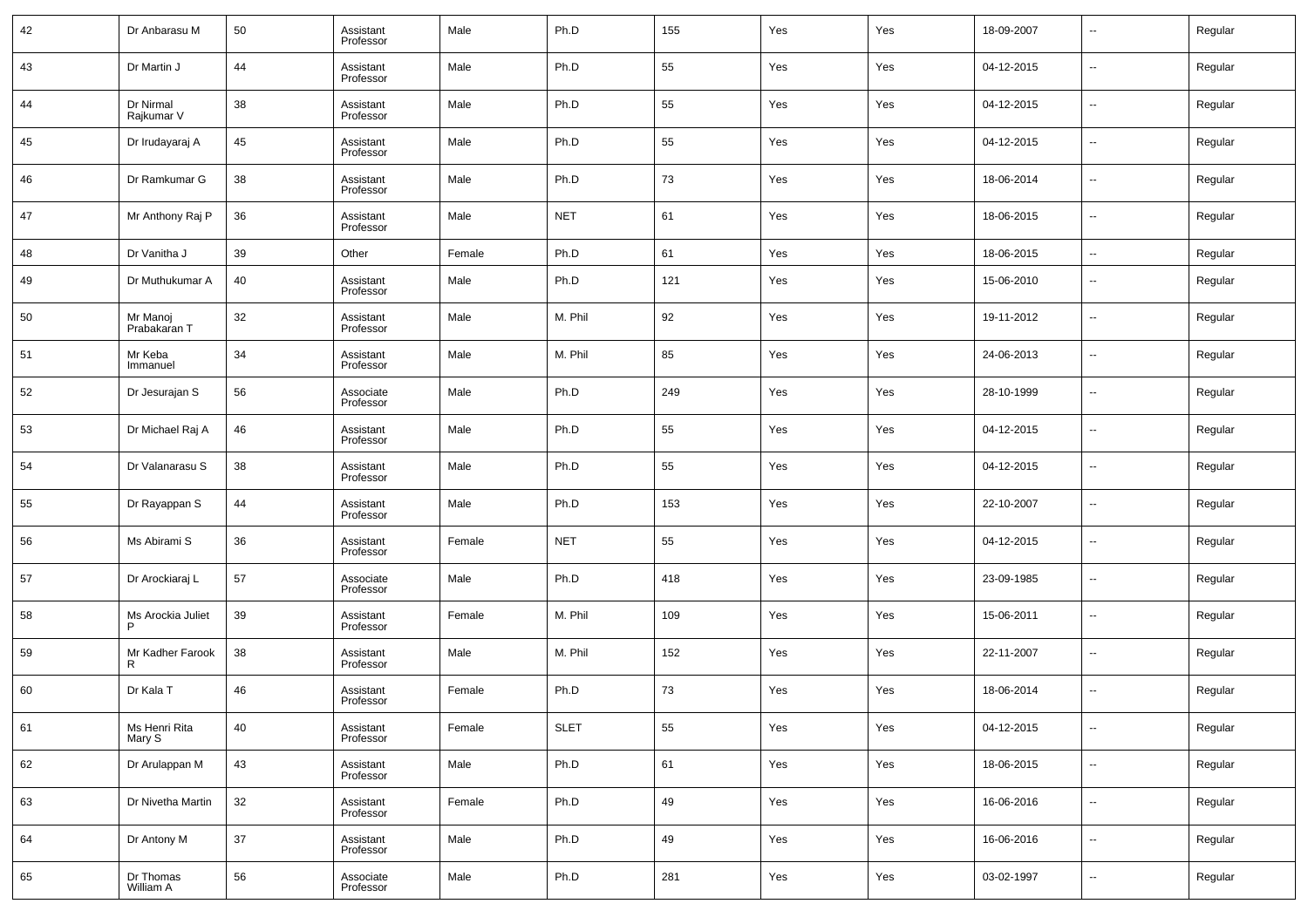| 66 | Dr Ambudoss<br>Arvind              | 56 | Associate<br>Professor | Male   | Ph.D        | 346    | Yes | Yes | 16-09-1991 | $\overline{\phantom{a}}$ | Regular                |
|----|------------------------------------|----|------------------------|--------|-------------|--------|-----|-----|------------|--------------------------|------------------------|
| 67 | Dr Duraisingam A                   | 55 | Other                  | Male   | Ph.D        | 163    | Yes | Yes | 01-12-2006 | $\overline{\phantom{a}}$ | Regular                |
| 68 | Dr Kalidoss B                      | 50 | Assistant<br>Professor | Male   | Ph.D        | 90     | Yes | Yes | 01-07-2013 | $\overline{\phantom{a}}$ | Regular                |
| 69 | Mr Stephen<br>Jeyaraj A            | 44 | Assistant<br>Professor | Male   | <b>SLET</b> | 157    | Yes | Yes | 18-06-2007 | ۰.                       | Regular                |
| 70 | Ms Jerlin Rupa S                   | 39 | Assistant<br>Professor | Female | <b>NET</b>  | 166    | Yes | Yes | 29-09-2006 | $\overline{\phantom{a}}$ | Regular                |
| 71 | Dr Jeyaraj I                       | 54 | Associate<br>Professor | Male   | Ph.D        | 246    | Yes | Yes | 12-01-2000 | ۰.                       | Regular                |
| 72 | Mr Robert Dhiliban                 | 39 | Assistant<br>Professor | Male   | M. Phil     | 153    | Yes | Yes | 22-10-2007 | $\overline{\phantom{a}}$ | Regular                |
| 73 | Mr Deva Prince S<br>А              | 36 | Assistant<br>Professor | Male   | <b>NET</b>  | 55     | Yes | Yes | 04-12-2015 | $\overline{\phantom{a}}$ | Regular                |
| 74 | Mr Arockia Maria<br>Michael Raja A | 40 | Assistant<br>Professor | Male   | <b>NET</b>  | 63     | Yes | Yes | 04-12-2015 | $\overline{\phantom{a}}$ | Regular                |
| 75 | Dr Jegan<br>Karuppiah              | 38 | Assistant<br>Professor | Male   | <b>NET</b>  | 49     | Yes | Yes | 16-06-2016 | $\overline{\phantom{a}}$ | Regular                |
| 76 | Dr Veerasamy P                     | 42 | Assistant<br>Professor | Male   | M. Phil     | 181    | Yes | Yes | 20-06-2005 | $\overline{\phantom{a}}$ | Regular                |
| 77 | Mr Chandrasekar<br>Pandian S       | 32 | Assistant<br>Professor | Male   | <b>SLET</b> | 60     | Yes | Yes | 13-07-2015 | ۰.                       | Regular                |
| 78 | Mr Ramachandran<br>P               | 35 | Assistant<br>Professor | Male   | <b>NET</b>  | 115    | Yes | Yes | 03-12-2010 | $\overline{\phantom{a}}$ | Regular                |
| 79 | Dr Ganesh S                        | 43 | Assistant<br>Professor | Male   | Ph.D        | 61     | Yes | Yes | 18-06-2015 | $\overline{\phantom{a}}$ | Regular                |
| 80 | Dr Murali N                        | 58 | Associate<br>Professor | Male   | Ph.D        | 418    | Yes | Yes | 23-09-1985 | ۰.                       | Regular                |
| 81 | Dr Michael John<br>Peter           | 66 | Other                  | Male   | Ph.D        | 73     | Yes | No  | 18-06-2014 | 31-05-2020               | Adhoc /<br>Contractual |
| 82 | Ms Pradeepa I                      | 34 | Assistant<br>Professor | Female | M. Phil     | 153    | Yes | Yes | 22-11-2007 | $\overline{\phantom{a}}$ | Regular                |
| 83 | Dr Shanmugaraju<br>Α               | 50 | Assistant<br>Professor | Male   | Ph.D        | 153    | Yes | Yes | 22-10-2007 | $\overline{\phantom{a}}$ | Regular                |
| 84 | Dr Sebastian<br>Mahimai Raj A      | 46 | Assistant<br>Professor | Male   | Ph.D        | 55     | Yes | Yes | 04-12-2015 | $\overline{\phantom{a}}$ | Regular                |
| 85 | Dr Mabel<br>Joshaline              | 50 | Assistant<br>Professor | Female | Ph.D        | 49     | Yes | Yes | 16-06-2016 | ۰.                       | Regular                |
| 86 | Ms Jegadeeswari<br>S               | 38 | Assistant<br>Professor | Female | M. Phil     | 180    | Yes | Yes | 22-07-2005 | ۰.                       | Regular                |
| 87 | Dr Mani Valan S                    | 67 | Other                  | Male   | Ph.D        | $37\,$ | Yes | No  | 01-06-2017 | 04-06-2020               | Regular                |
| 88 | Ms Sahaya<br>Josephine Mary A      | 51 | Assistant<br>Professor | Female | M. Phil     | 153    | Yes | Yes | 22-10-2007 | $\overline{\phantom{a}}$ | Regular                |
| 89 | Dr Jenifa D                        | 39 | Assistant<br>Professor | Female | Ph.D        | 50     | Yes | Yes | 16-06-2016 | $\overline{\phantom{a}}$ | Regular                |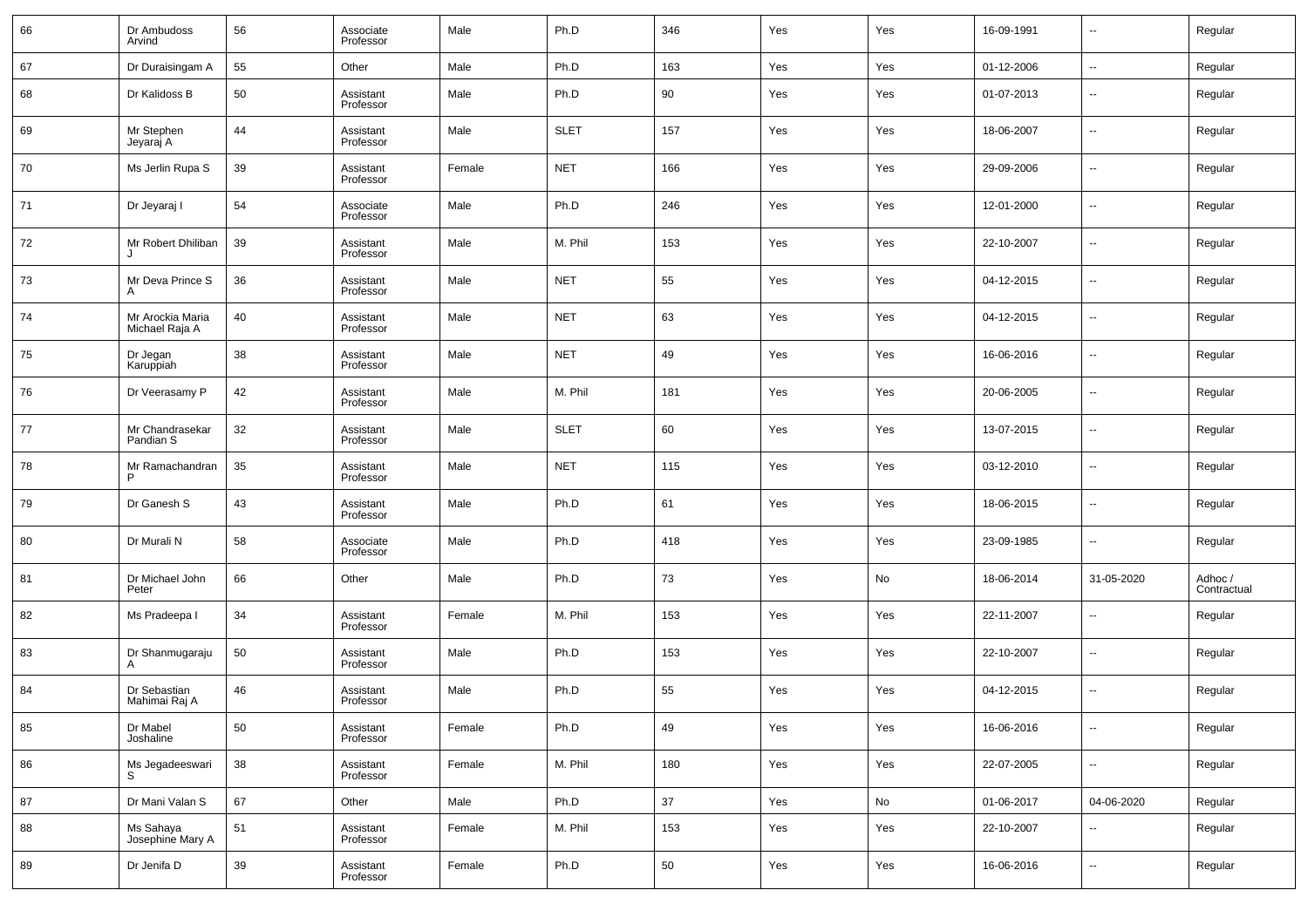| 90  | Dr Arockia Sarvia          | 33 | Assistant<br>Professor | Female | <b>NET</b>                    | 37     | Yes | Yes | 16-06-2017 | $\overline{\phantom{a}}$ | Regular |
|-----|----------------------------|----|------------------------|--------|-------------------------------|--------|-----|-----|------------|--------------------------|---------|
| 91  | Dr Sophia J                | 33 | Assistant<br>Professor | Female | Ph.D                          | 37     | Yes | Yes | 16-06-2017 | $\overline{\phantom{a}}$ | Regular |
| 92  | Dr Easuraja M              | 36 | Assistant<br>Professor | Male   | Ph.D                          | 37     | Yes | Yes | 16-06-2017 | $\overline{\phantom{a}}$ | Regular |
| 93  | Dr Jansi Rani K            | 31 | Assistant<br>Professor | Female | Ph.D                          | 37     | Yes | Yes | 16-06-2017 | $\overline{\phantom{a}}$ | Regular |
| 94  | Dr John Jeevagan           | 36 | Assistant<br>Professor | Male   | Ph.D                          | 37     | Yes | Yes | 16-06-2017 | $\overline{\phantom{a}}$ | Regular |
| 95  | Dr Manimegala S            | 37 | Assistant<br>Professor | Female | Ph.D                          | 37     | Yes | Yes | 16-06-2017 | $\overline{\phantom{a}}$ | Regular |
| 96  | Dr Arul Selvi A            | 45 | Assistant<br>Professor | Female | Ph.D                          | 37     | Yes | Yes | 16-06-2017 | $\overline{\phantom{a}}$ | Regular |
| 97  | Mr Loyola<br>Samidoss      | 36 | Assistant<br>Professor | Male   | <b>NET</b>                    | 37     | Yes | Yes | 16-06-2017 | $\overline{\phantom{a}}$ | Regular |
| 98  | Ms Glory Gursheth          | 26 | Assistant<br>Professor | Female | M. Phil                       | 37     | Yes | Yes | 16-06-2017 | $\overline{\phantom{a}}$ | Regular |
| 99  | Ms Nestricia Mary          | 26 | Assistant<br>Professor | Female | M. Phil                       | 37     | Yes | No  | 16-06-2017 | 28-08-2020               | Regular |
| 100 | Mr Johnson<br>Stephen I    | 29 | Assistant<br>Professor | Male   | M. Phil                       | 37     | Yes | Yes | 16-06-2017 | $\overline{\phantom{a}}$ | Regular |
| 101 | Mr Muthu Perumal           | 37 | Assistant<br>Professor | Male   | MBA                           | 37     | Yes | Yes | 16-06-2017 | $\overline{\phantom{a}}$ | Regular |
| 102 | Dr Jerold Wilson J         | 44 | Assistant<br>Professor | Male   | Ph.D                          | 37     | Yes | No  | 16-06-2017 | 13-08-2019               | Regular |
| 103 | Dr Anto Nelson A           | 48 | Assistant<br>Professor | Male   | Ph.D                          | 23     | Yes | Yes | 01-08-2018 | $\overline{\phantom{a}}$ | Regular |
| 104 | Dr Lourdu Xavier<br>C      | 45 | Assistant<br>Professor | Male   | Ph.D                          | 23     | Yes | Yes | 01-08-2018 | $\overline{\phantom{a}}$ | Regular |
| 105 | Ms Muthulakshmi            | 37 | Assistant<br>Professor | Female | <b>SET</b>                    | 25     | Yes | Yes | 18-06-2018 | $\overline{\phantom{a}}$ | Regular |
| 106 | Dr Paramasivan M           | 35 | Assistant<br>Professor | Male   | Ph.D                          | 25     | Yes | Yes | 18-06-2018 | $\overline{\phantom{a}}$ | Regular |
| 107 | Dr Arockiam S              | 40 | Assistant<br>Professor | Male   | Ph.D                          | 25     | Yes | Yes | 18-06-2018 | $\overline{\phantom{a}}$ | Regular |
| 108 | Ms<br>Mangayarkarasi K     | 40 | Assistant<br>Professor | Female | <b>SET</b>                    | 25     | Yes | Yes | 18-06-2018 | $\overline{\phantom{a}}$ | Regular |
| 109 | Dr Nelson Raja J           | 40 | Assistant<br>Professor | Male   | Ph.D                          | 25     | Yes | No  | 18-06-2018 | 31-08-2020               | Regular |
| 110 | Ms Gayathri N              | 30 | Assistant<br>Professor | Female | MTech(Printing<br>Technology) | $25\,$ | Yes | No  | 18-06-2018 | 09-05-2020               | Regular |
| 111 | Dr Pavithra<br>Krishna K U | 33 | Assistant<br>Professor | Female | Ph.D                          | 25     | Yes | Yes | 18-06-2018 | $\overline{\phantom{a}}$ | Regular |
| 112 | Mr Murugapandi M           | 29 | Assistant<br>Professor | Male   | SET                           | $25\,$ | Yes | No  | 18-06-2018 | 29-12-2020               | Regular |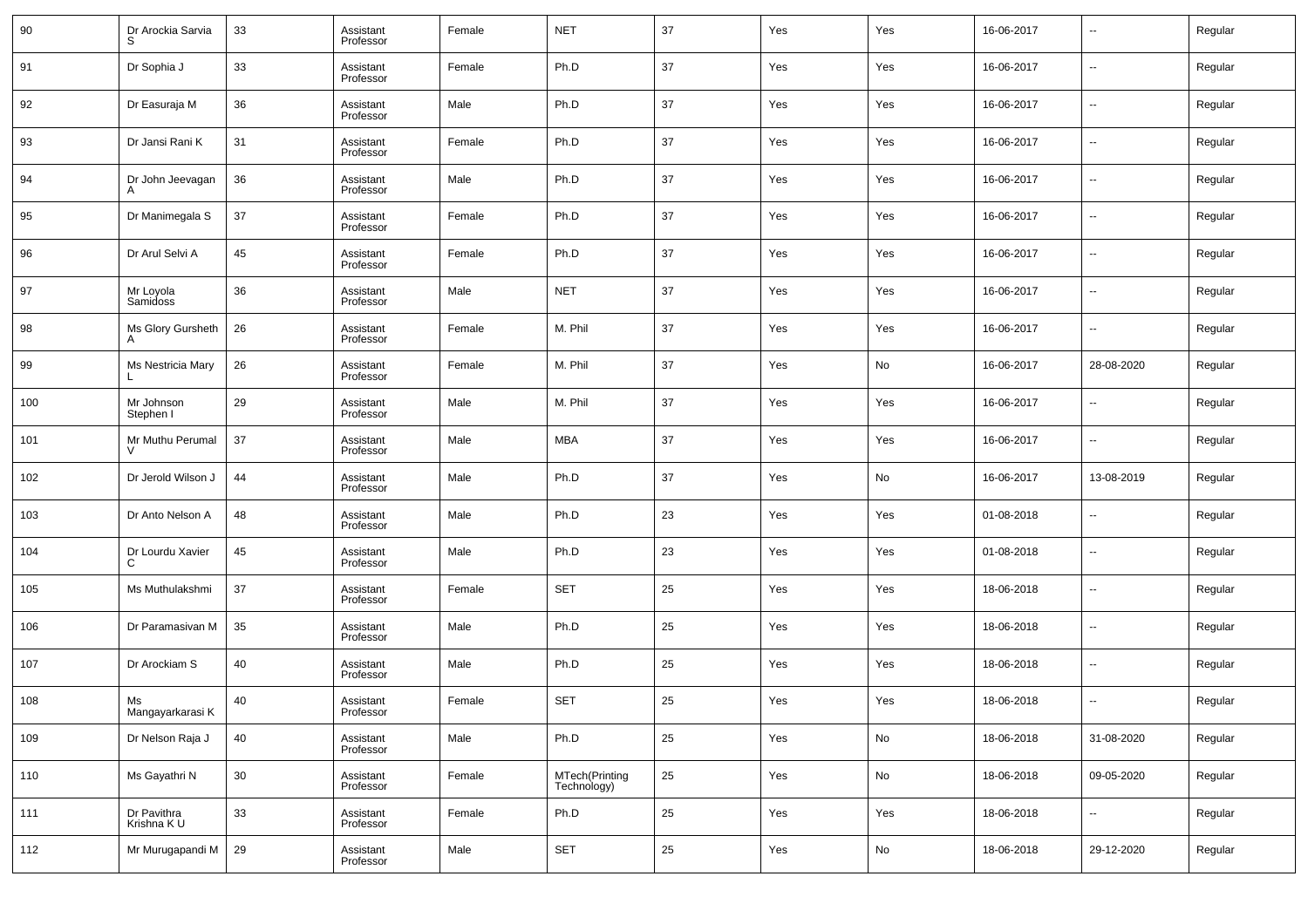| 113 | Dr Xavier P                | 31     | Assistant<br>Professor | Male   | <b>SET</b> | 24  | Yes | Yes | 02-07-2018 | $\overline{\phantom{a}}$ | Regular |
|-----|----------------------------|--------|------------------------|--------|------------|-----|-----|-----|------------|--------------------------|---------|
| 114 | Mr Vijay S                 | 30     | Assistant<br>Professor | Male   | <b>SET</b> | 23  | Yes | Yes | 20-08-2018 | $\overline{\phantom{a}}$ | Regular |
| 115 | Dr Nirmala A               | 43     | Assistant<br>Professor | Female | <b>NET</b> | 13  | Yes | Yes | 17-06-2019 | $\overline{\phantom{a}}$ | Regular |
| 116 | Dr Arockia Mary            | 41     | Assistant<br>Professor | Female | Ph.D       | 13  | Yes | Yes | 17-06-2019 | $\overline{\phantom{a}}$ | Regular |
| 117 | Ms Rani V                  | 41     | Assistant<br>Professor | Female | <b>SET</b> | 13  | Yes | Yes | 17-06-2019 | $\overline{\phantom{a}}$ | Regular |
| 118 | Dr Gnanasekaran<br>R       | 33     | Assistant<br>Professor | Male   | Ph.D       | 13  | Yes | Yes | 17-06-2019 | $\overline{\phantom{a}}$ | Regular |
| 119 | Dr Muthuveera P            | 30     | Assistant<br>Professor | Male   | Ph.D       | 11  | Yes | Yes | 30-08-2019 | $\overline{\phantom{a}}$ | Regular |
| 120 | Ms Kalaiselvi A            | 35     | Assistant<br>Professor | Female | <b>SET</b> | 10  | Yes | Yes | 05-09-2019 | $\overline{\phantom{a}}$ | Regular |
| 121 | Ms Sahaya Princy           | 47     | Assistant<br>Professor | Female | M. Phil    | 10  | Yes | Yes | 04-09-2019 | $\overline{\phantom{a}}$ | Regular |
| 122 | Ms Arivumathi V S          | 23     | Assistant<br>Professor | Female | M.Sc.      | 10  | Yes | Yes | 04-09-2019 | $\overline{\phantom{a}}$ | Regular |
| 123 | Mr Muthuraja C             | 35     | Assistant<br>Professor | Male   | M. Phil    | 10  | Yes | Yes | 09-09-2019 | $\overline{\phantom{a}}$ | Regular |
| 124 | Mr Johnson<br>Amirtharaj A | 40     | Assistant<br>Professor | Male   | M. Phil    | 97  | Yes | Yes | 18-06-2012 | $\overline{\phantom{a}}$ | Regular |
| 125 | Ms Yoga Rani R             | 34     | Assistant<br>Professor | Female | M. Phil    | 101 | Yes | Yes | 06-02-2012 | $\overline{\phantom{a}}$ | Regular |
| 126 | Mr Arul Prabu P            | 44     | Assistant<br>Professor | Male   | M. Phil    | 119 | Yes | No  | 08-06-2010 | 30-05-2020               | Regular |
| 127 | Mr Arockiadoss P           | 45     | Assistant<br>Professor | Male   | M. Phil    | 109 | Yes | No  | 15-06-2011 | 30-05-2020               | Regular |
| 128 | Mr Thomas R                | 37     | Assistant<br>Professor | Male   | M. Phil    | 97  | Yes | Yes | 18-06-2012 | $\overline{\phantom{a}}$ | Regular |
| 129 | Ms Jenitha<br>Sironmani    | 32     | Assistant<br>Professor | Female | M. Phil    | 85  | Yes | Yes | 20-06-2013 | $\overline{\phantom{a}}$ | Regular |
| 130 | Mr Rex Rozario S           | 31     | Assistant<br>Professor | Male   | M. Phil    | 85  | Yes | No  | 20-06-2013 | 20-09-2020               | Regular |
| 131 | Ms Susma                   | 34     | Assistant<br>Professor | Female | M. Phil    | 121 | Yes | No  | 15-06-2010 | 31-05-2020               | Regular |
| 132 | Mr Gnana<br>Arockiam A     | $39\,$ | Assistant<br>Professor | Male   | M. Phil    | 109 | Yes | No  | 15-06-2011 | 31-05-2020               | Regular |
| 133 | Ms Sahaya Thivya<br>W      | 31     | Assistant<br>Professor | Female | M. Phil    | 97  | Yes | No  | 18-06-2012 | 31-05-2020               | Regular |
| 134 | Mr Santhosh<br>Kumar Jacob | 36     | Assistant<br>Professor | Male   | M. Phil    | 107 | Yes | No  | 10-08-2011 | 31-05-2020               | Regular |
| 135 | Mr Kaleeswaran K           | 31     | Assistant<br>Professor | Male   | M. Phil    | 73  | Yes | Yes | 18-06-2014 | $\overline{\phantom{a}}$ | Regular |